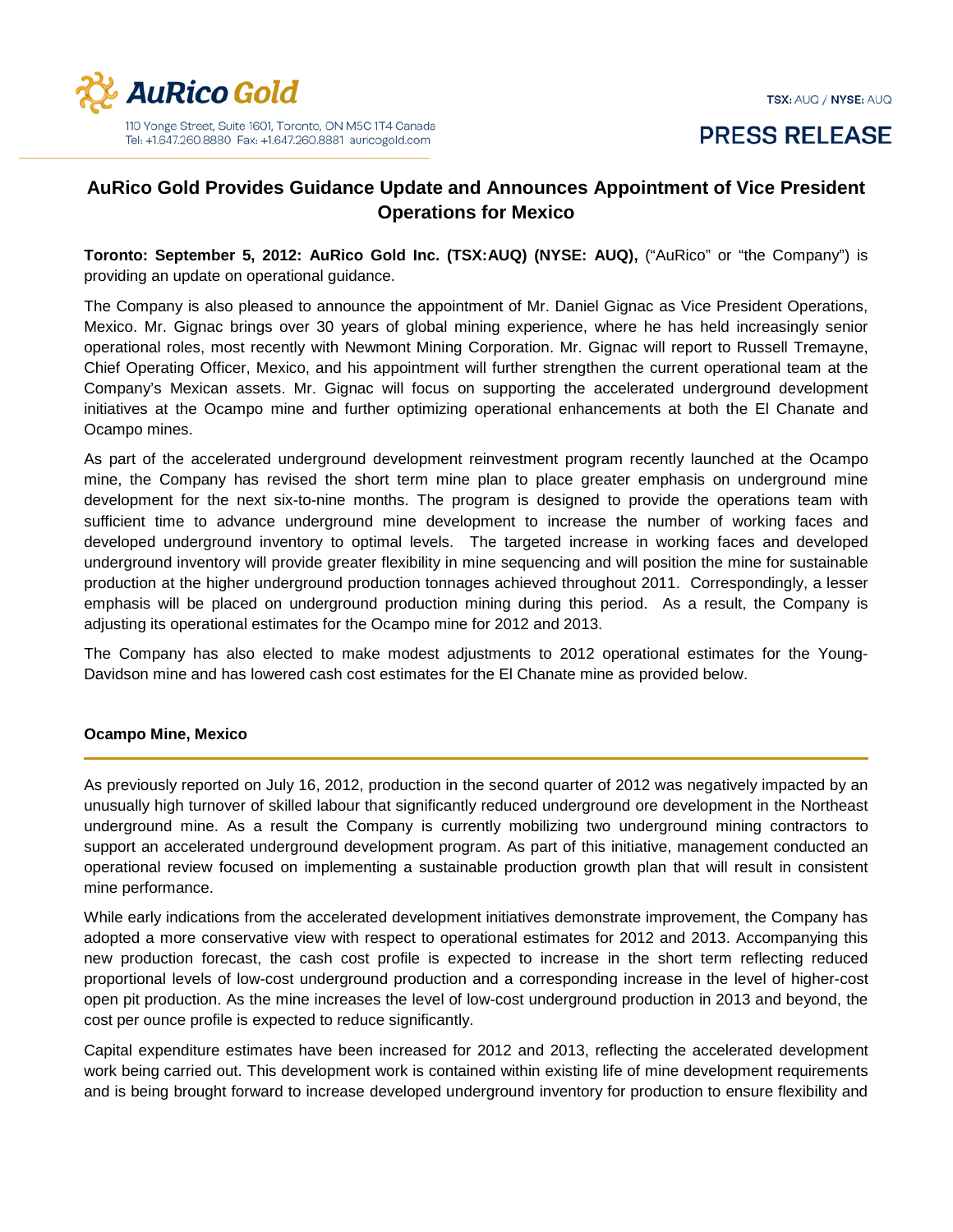

reliability of future operations. In addition, reserves originally planned to be mined in 2012 and 2013 have been pushed out into subsequent production periods and the mineral reserve and resource estimate at Ocampo has not changed.

Ocampo remains a key, long life asset for AuRico, with significant potential to identify further reserve and resource additions. This new mine plan, which includes the accelerated underground development program, is expected to reposition Ocampo for the future, in targeting solid, reliable performance and sustainable growth.

| 2012 Calendar Year                                                                                                                                                           | <b>Prior Guidance</b> | <b>Revised Guidance</b> |
|------------------------------------------------------------------------------------------------------------------------------------------------------------------------------|-----------------------|-------------------------|
| Production (Aue Oz's) <sup>1</sup>                                                                                                                                           | 155,000 to 170,000    | 115,000 to 125,000      |
| Cash Costs Per Ounce (\$/oz) <sup>1,2</sup>                                                                                                                                  | \$540 to \$570        | \$705 to \$805          |
| Cash Costs Per Ounce (\$/oz) <sup>1,3</sup>                                                                                                                                  | \$540 to \$570        | \$775 to \$875          |
| Capital Expenditure <sup>4</sup>                                                                                                                                             | Up to \$50 million    | Up to \$70 million      |
| 1. Using a gold equivalency ratio of 55:1<br>2. Exclusive of Q2 NRV adjustment<br>3. Inclusive of Q2 NRV adjustment<br>4. Exclusive of discretionary exploration investments |                       |                         |

| 2013 Calendar Year                        | <b>Prior Guidance</b> | <b>Revised Guidance</b> |
|-------------------------------------------|-----------------------|-------------------------|
| Production (Aue Oz's) <sup>1</sup>        | 180,000 to 200,000    | 125,000 to 155,000      |
| Cash Costs Per Ounce (\$/oz) <sup>1</sup> | \$540 to \$570        | \$650 to \$750          |
| Capital Expenditure <sup>2</sup>          | Up to \$70 million    | Up to \$75 million      |
| 1. Using a gold equivalency ratio of 55:1 |                       |                         |

2. Exclusive of discretionary exploration investments

#### **Young-Davidson Mine, Canada**

The Young-Davidson mine recently declared commercial production with the mine and process operations currently achieving targeted levels. The Company has updated gold production forecasts to between 55,000 and 65,000 ounces with a 10,000 ounce decrease being attributable to:

- a one-month delay in achieving the first gold pour (April 30<sup>th</sup>, 2012) attributable to changes in scope design; and,
- a ten day power outage due to forest fires in the Kirkland Lake area interrupting power supply to the process operation.

During the period leading up to the declaration of commercial production and the period immediately thereafter, unit operating productivities, unit cost profiles and grade profiles have been in line with expectations. However, with the limited operating history, management has elected to adopt a more conservative approach with respect to the estimated cash cost per ounce profile and has updated the cash cost estimate for 2012. The Company has reaffirmed operational estimates for 2013.

| 2012 Calendar Year                                                                                              | <b>Prior Guidance</b> | <b>Revised Guidance</b> |
|-----------------------------------------------------------------------------------------------------------------|-----------------------|-------------------------|
| Production (Au Oz's)                                                                                            | 65,000 to 75,000      | 55,000 to 65,000        |
| Cash Costs Per Ounce (\$/oz)                                                                                    | \$450 to \$550        | \$550 to \$650          |
| Capital Expenditure <sup>1</sup>                                                                                | Up to \$227 million   | Up to \$240 million     |
| I. Exclusive of exploration, capitalized interest & borrowing costs, and capitalized changes in working capital |                       |                         |

Young-Davidson will be a key long life, strategic asset for AuRico, with almost 6 million ounces currently delineated in reserves and resources and significant potential to identify additional reserves and resources. The production ramp-up at the Young-Davidson mine is progressing very well and, starting in 2013, the Company is targeting a significant increase in output over a four-year period. Young-Davidson will be the major driver of AuRico's growth profile going forward, as increasingly larger volumes of higher grade material are mined from the underground operation.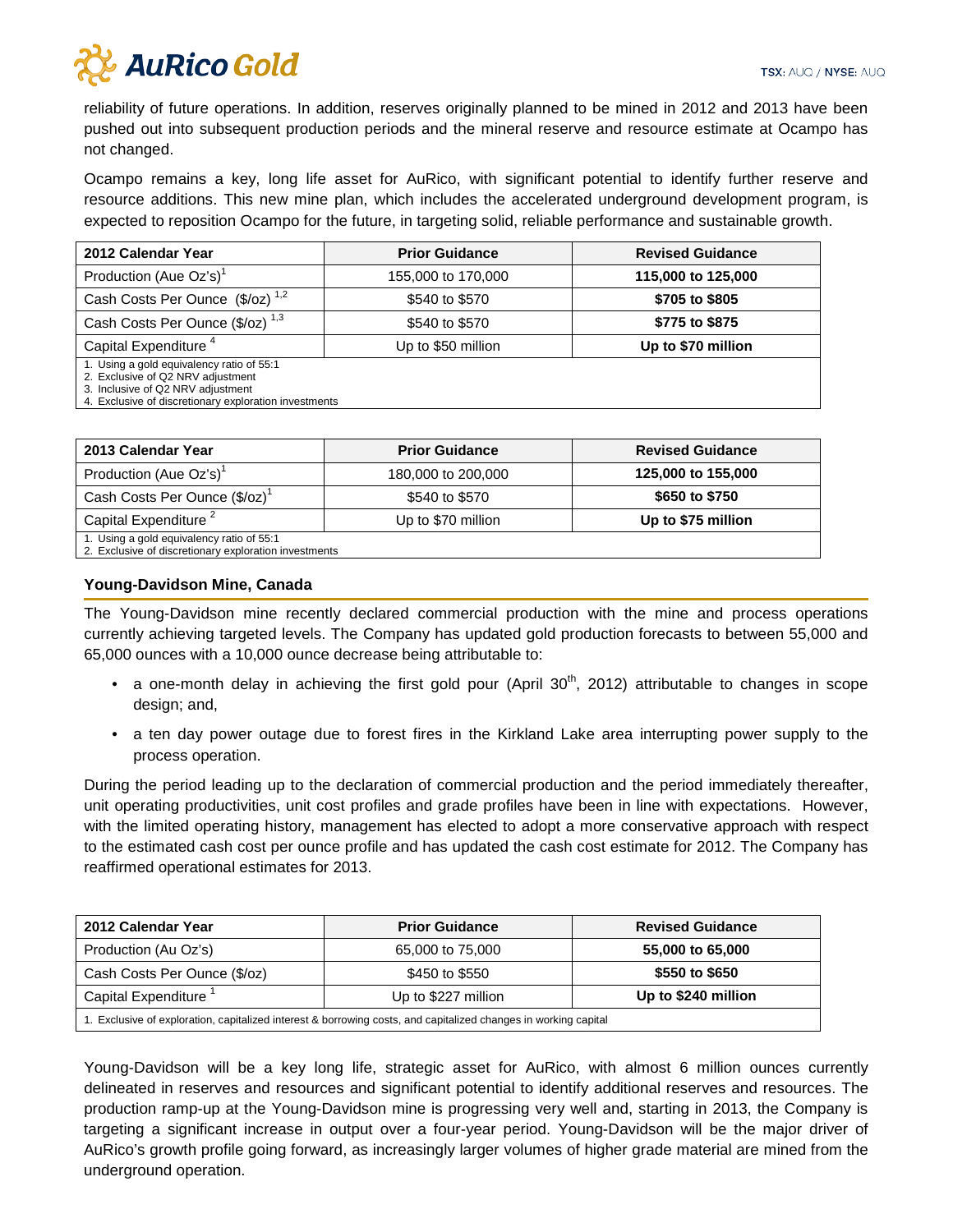

#### **El Chanate Mine, Mexico**

The El Chanate mine continues to perform at targeted levels and the Company expects to achieve current production estimates at the mine in 2012 and 2013. During the first six months of 2012, cash costs have favourably outperformed guidance levels and this trend appears to be continuing into the second half of the year. As a result, the Company is reducing cash cost estimates for 2012.

| 2012 Calendar Year               | <b>Prior Guidance</b> | <b>Revised Guidance</b> |
|----------------------------------|-----------------------|-------------------------|
| Production (Au Oz's)             | 78,000 to 88,000      | 78,000 to 88,000        |
| Cash Costs Per Ounce (\$/oz)     | \$450 to \$480        | \$430 to \$460          |
| Capital Expenditure <sup>1</sup> | Up to \$49 million    | Up to \$49 million      |
| 1. Exclusive of exploration.     |                       |                         |

#### **Financial Foundation**

In addition to future cash flow from operations, AuRico's financial foundation has recently been bolstered through:

- completing the divestment of the Stawell and Fosterville mines, on May 4, 2012, for a cash payment of CAD\$55 million, CAD\$10 million in equity shares of Crocodile Gold, as well as a potential participation in future free cash flows from the mines;
- completing the sale of the El Cubo mine and the Guadalupe y Calvo exploration project, on July 13, 2012, for a cash payment of USD\$100 million, USD\$100 million in equity shares of Endeavour Silver, and up to US\$50 million in future contingent payments; and,
- expanding the Company's revolving credit facility on April 25, 2012, to USD\$250 million;

AuRico has adequate financial resources for the foreseeable future following the recent declaration of commercial production at Young-Davidson, and the anticipated year-over-year increases in its gold production profile. The majority of the capital expenditure commitments associated with construction are now complete and accordingly, Young-Davidson is expected to be a key source of future profitability and operational cash flow generation**.**

#### **CEO Comment**

"While we have met with operational challenges at the Ocampo mine in 2012, we have launched initiatives to address those challenges and return Ocampo to more stable and reliable production levels. We particularly look forward to AuRico's organic growth profile as we expect all our mines to increase gold output, primarily driven by the increasing production at the Young-Davidson mine." stated Scott Perry, President and CEO. He continued, "We have repositioned the Company to deliver improvements in operating performance and provide long-term sustainable growth that is supported by a strong financial foundation. For the remainder of 2012 and into 2013 and beyond, AuRico fully anticipates meeting its targets and creating long term value for our shareholders".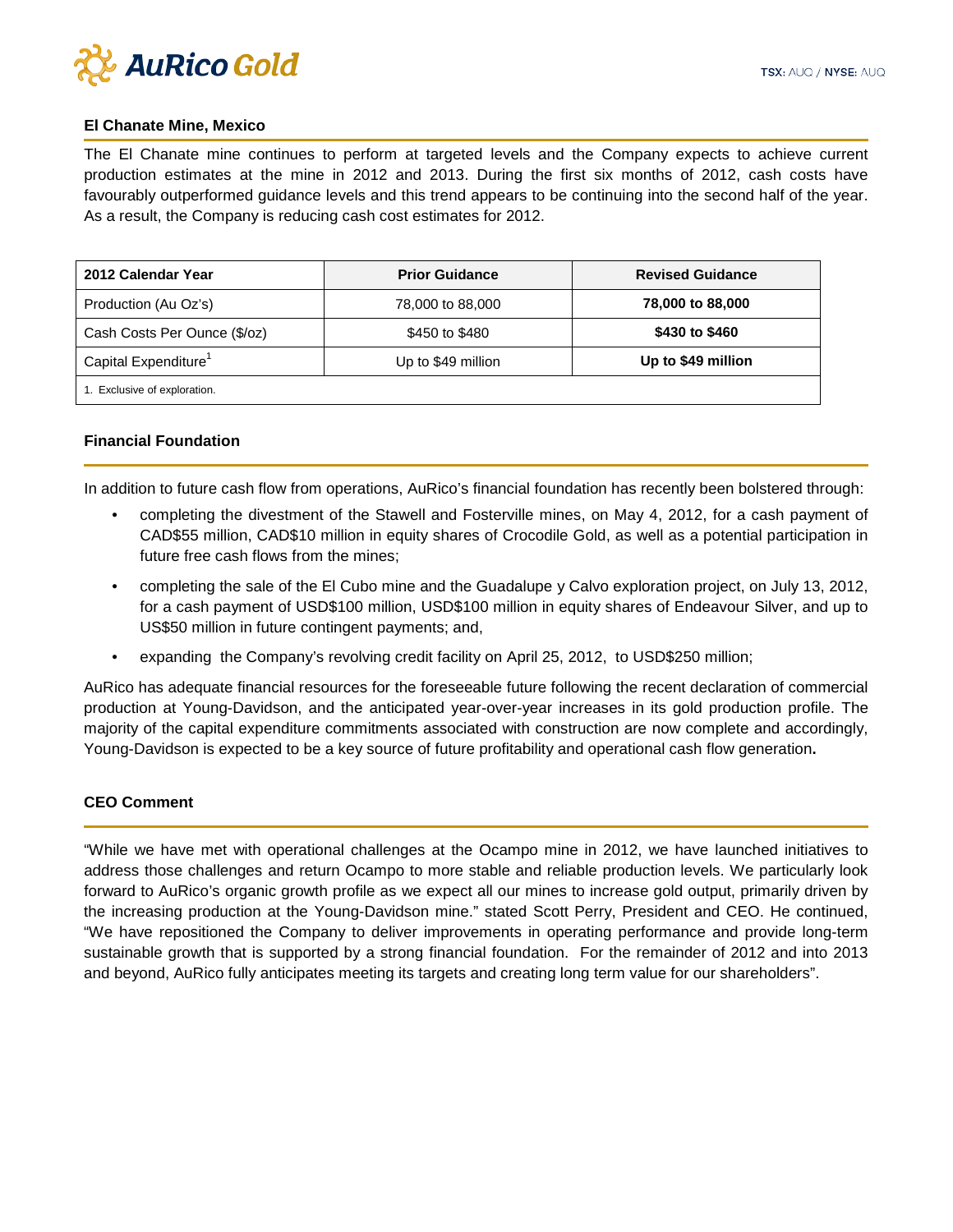

### **Two Year Guidance (2012 to 2013)**

Other than the revisions noted above, the Company believes that estimates at all assets have been revised appropriately and no further updates are anticipated. Consistent with previous years, the Company intends to release updated three-year operational and capital expenditure estimates for the years 2013 to 2015, along with updated reserves and resources, at the end of March 2013.

AuRico's two-year operation and capital expenditure estimates for the years 2012 to 2013, inclusive of the guidance revisions are illustrated in the following table.

|                                                                                                                                                                                | 2012               | 2013               |
|--------------------------------------------------------------------------------------------------------------------------------------------------------------------------------|--------------------|--------------------|
| <b>Production</b>                                                                                                                                                              | Gold eq. Oz.       | Gold eq. Oz.       |
| Ocampo                                                                                                                                                                         | 115,000 to 125,000 | 125,000 to 155,000 |
| El Chanate                                                                                                                                                                     | 78,000 to 88,000   | 75,000 to 85,000   |
| Young-Davidson                                                                                                                                                                 | 55,000 to 65,000   | 135,000 to 155,000 |
| <b>Total</b>                                                                                                                                                                   | 248,000-278,000    | 335,000 to 395,000 |
|                                                                                                                                                                                | 2012               | 2013               |
| <b>Cash Costs</b>                                                                                                                                                              | Per Gold eq. oz.   | Per Gold eq. oz.   |
| Ocampo                                                                                                                                                                         | \$775 to \$875     | \$650 to \$750     |
| El Chanate                                                                                                                                                                     | \$430 to \$460     | \$455 to \$485     |
| Young-Davidson                                                                                                                                                                 | \$550 to \$650     | \$500 to \$550     |
| <b>Total</b>                                                                                                                                                                   | \$610 to \$695     | \$550 to \$610     |
|                                                                                                                                                                                | 2012               | 2013               |
| <b>Capex (excluding exploration)</b>                                                                                                                                           | US\$ (millions)    | US\$ (millions)    |
| Ocampo                                                                                                                                                                         | Up to \$70         | Up to \$75         |
| El Chanate                                                                                                                                                                     | Up to $$49$        | Up to \$40         |
| Young-Davidson                                                                                                                                                                 | Up to \$240        | Up to \$130        |
| <b>Total</b>                                                                                                                                                                   | Up to \$359        | Up to \$245        |
| Production and cash costs for the Ocampo mine and on a consolidated basis are calculated on a per gold equivalent ounce basis. Gold equivalent production and cash costs<br>1. |                    |                    |

are based on a gold equivalency ratio of 55:1 unless otherwise indicated.

2. Cash costs for the Young-Davidson and El Chanate mines are calculated on a per gold ounce basis, using by-product revenues as a cost credit. Production includes gold ounces only.

3. Forecasted cash costs at the Young-Davidson mine do not include pre-production ounces reported prior to the declaration of commercial production.<br>4. The following currency assumptions were used to forecast 2012 estimate

The following currency assumptions were used to forecast 2012 estimates:<br>• 12:1 Mexican pesos to the US dollar

• 12:1 Mexican pesos to the US dollar • 1:1 Canadian dollars to the US dollar

5. See the Non-GAAP Measures section on page26 of the Management's Discussion and Analysis for the year ended December 31, 2011

#### **About AuRico Gold**

AuRico Gold is a leading Canadian gold producer with a diversified portfolio of three high quality mines and projects in North America that have significant production growth and exploration potential. AuRico's core operations include the Ocampo mine in Chihuahua State, the El Chanate mine in Sonora State and the Young-Davidson gold mine in northern Ontario, which declared commercial production on September 1<sup>st</sup>, 2012. AuRico's strong project pipeline also includes several advanced development opportunities in Mexico and British Columbia. AuRico's head office is located in Toronto, Ontario, Canada.

For further information please visit the AuRico Gold website at [http://www.auricogold.com](http://www.auricogold.com/) or contact:

Scott Perry President and Chief Executive Officer AuRico Gold Inc. 1-647-260-8880

Anne Day Vice President, Investor Relations and Communications AuRico Gold Inc. 1-647-260-8880